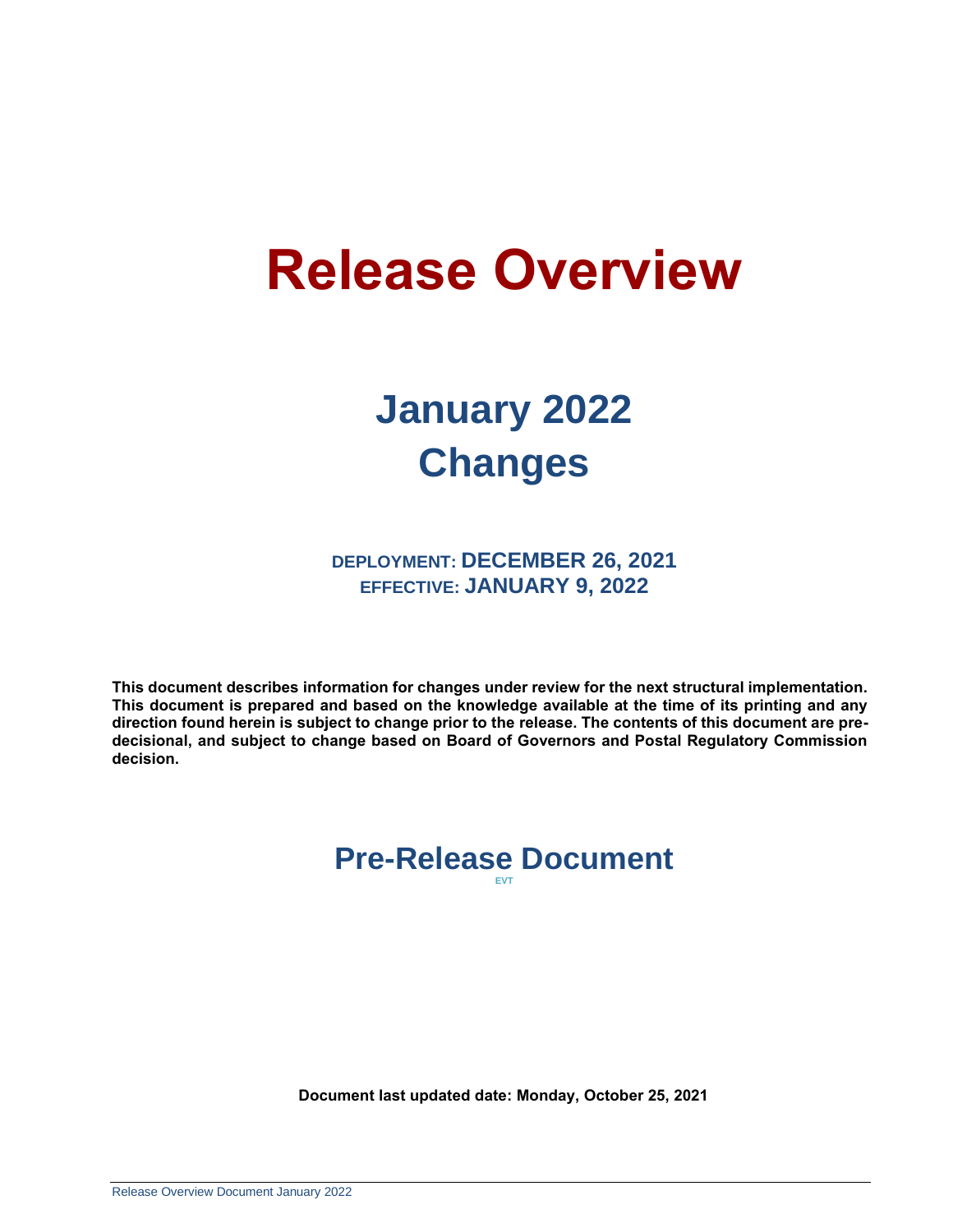The following trademarks are owned by the United States Postal Service:

ACS®, CASS™, CASS Certified™, Certified Mail™, DMM®, eVS®, FAST®, First-Class™, First-Class Mail®, Full-Service ACS™, IM®, IMb™, IMb Tracing™, Intelligent Mail®, OneCode ACS®, OneCode Solution®, PLANET Code®, *1 ®*, POSTNET™, Postage Statement Wizard®, Postal Service™, Priority Mail®, Registered Mail™, RIBBS™, Standard Mail®, The Postal Service®, United States Postal Service®, USPS®, USPS.COM®, ZIP®, ZIP Code™, ZIP + 4® and ZIP+4™. This is not a complete list of all Postal trademarks.

DTAC<sup>®</sup> Mail.XML ™and Mail.dat™ are registered trademarks of the Delivery Technology Advocacy Council (DTAC).

Sun™, Sun Microsystems™, and Java™ are trademarks or registered trademarks of Sun Microsystems, Inc.

Microsoft™, Microsoft Windows®, and Microsoft Internet Explorer® are registered trademarks of Microsoft Corporation.

All other trademarks used are the property of their respective owners.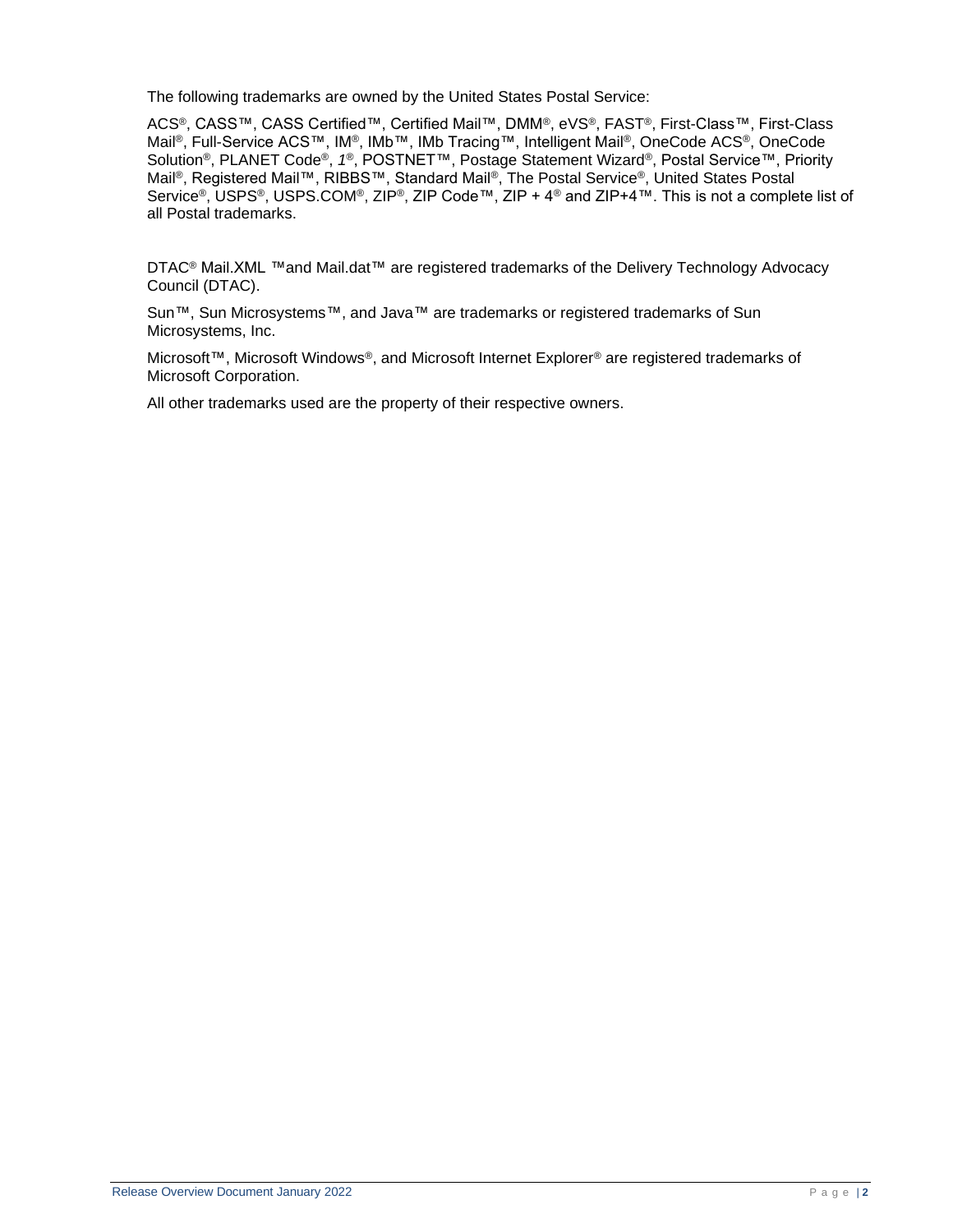## **TABLE OF CONTENTS**

| 3.0 PROPOSED PARCEL SELECT AND PARCEL SELECT LIGHTWEIGHT MACHINABLE SCF RATE FOR DSCF ENTRY 7 |
|-----------------------------------------------------------------------------------------------|
|                                                                                               |
| 5.0 PROPOSED FEES FOR NON-STANDARD PARCEL SIZES FOR CERTAIN DOMESTIC COMPETITIVE PRODUCTS 8   |
| 6.0 PROPOSED DIMENSIONAL DATA NON-COMPLIANCE FEE FOR CERTAIN COMPETITIVE PACKAGES  10         |
|                                                                                               |
|                                                                                               |
|                                                                                               |
|                                                                                               |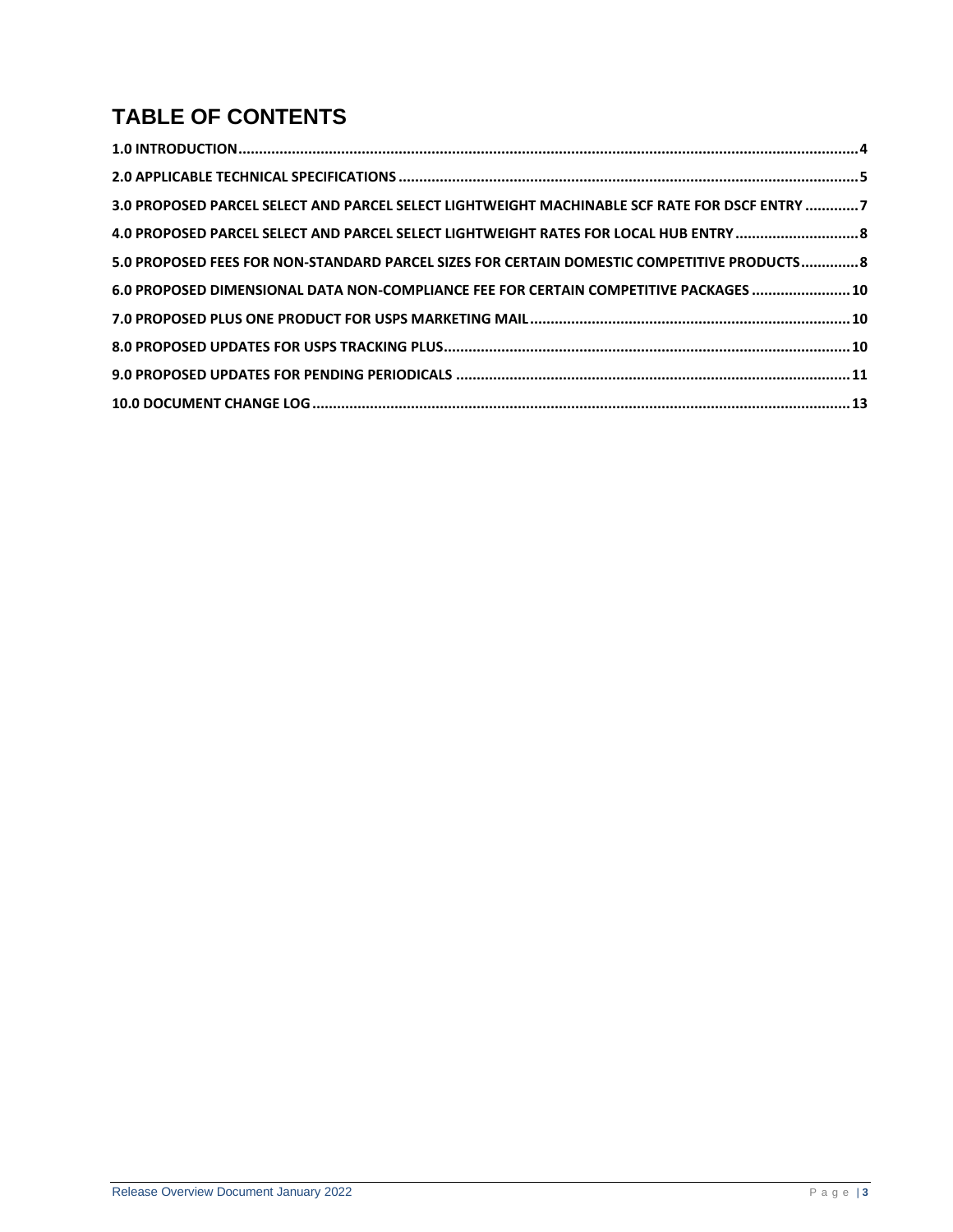## <span id="page-3-0"></span>**1.0 Introduction**

Included in this document are potential changes under review for the next Structural Release scheduled for January 2022. This document is prepared and based on the knowledge available at the time of its printing and any direction found herein is subject to change, including additional structure changes prior to the release. The contents of this document are pre-decisional, and subject to change**.**

Draft postage statements marked with revisions will be posted to Postal Explorer [\(http://pe.usps.com\)](http://pe.usps.com/) as they become available.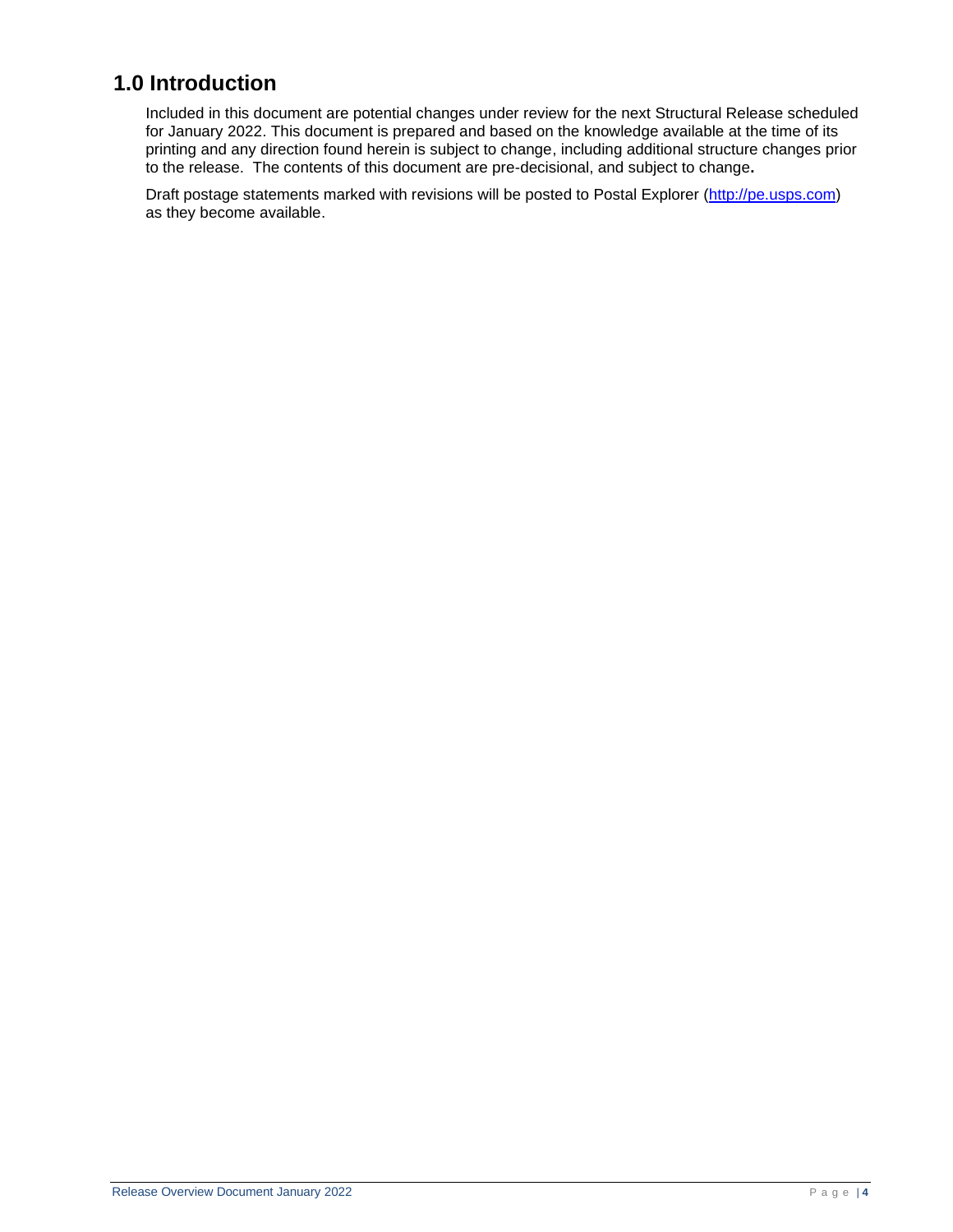## <span id="page-4-0"></span>**2.0 Applicable Technical Specifications**

#### **2.1 Updates to PostalOne! eDoc Specification Versions Support**

#### **2.1.1 Mail.dat eDoc**

The table below depicts the Mail.dat specification versions that will be supported with the Release 54.0.0.0:

| PostalOne! Mail.dat (eDoc) Version Support |                                                              |                                                                                              |                                                                                                        |  |  |  |  |  |
|--------------------------------------------|--------------------------------------------------------------|----------------------------------------------------------------------------------------------|--------------------------------------------------------------------------------------------------------|--|--|--|--|--|
| <b>Versions</b>                            | <b>Versions Supported Prior to</b><br><b>Deployment Date</b> | <b>Versions Supported</b><br><b>Deployment Date to Price</b><br><b>Change Effective Date</b> | <b>Post-Price Change -</b><br><b>Versions Supported on and</b><br>after Price Change Effective<br>Date |  |  |  |  |  |
| $19-1$                                     | Supported                                                    | Supported only for updates                                                                   | Supported only for updates                                                                             |  |  |  |  |  |
| $21 - 1$                                   | Supported                                                    | Supported                                                                                    | Supported                                                                                              |  |  |  |  |  |
| $22 - 1$                                   |                                                              | Supported                                                                                    | Supported                                                                                              |  |  |  |  |  |

#### **Table 1**

#### **2.1.2 Mail.XML eDoc**

The table below depicts the Mail.XML specification versions that will be supported with the Release 54.0.0.0:

**Table 2**

| PostalOne! Mail.XML (eDoc) Version Support |                                                              |                                                                                              |                                                                                                        |  |  |  |  |  |
|--------------------------------------------|--------------------------------------------------------------|----------------------------------------------------------------------------------------------|--------------------------------------------------------------------------------------------------------|--|--|--|--|--|
| <b>Versions</b>                            | <b>Versions Supported Prior to</b><br><b>Deployment Date</b> | <b>Versions Supported</b><br><b>Deployment Date to Price</b><br><b>Change Effective Date</b> | <b>Post-Price Change -</b><br><b>Versions Supported on and</b><br>after Price Change Effective<br>Date |  |  |  |  |  |
| 23.1                                       | Supported                                                    | Supported only for updates                                                                   | Supported only for updates                                                                             |  |  |  |  |  |
| 24.1                                       | Supported                                                    | Supported                                                                                    | Supported                                                                                              |  |  |  |  |  |
| 25.0                                       |                                                              | Supported                                                                                    | Supported                                                                                              |  |  |  |  |  |

#### **2.2 Updates to PostalOne! Mail.XML Data Distribution, MID-CRID, and FAST Specification Version Support**

The table below depicts the specification versions that will be supported with the Release 54.0.0.0:

*Note: there are no changes to supported versions.*

|                 | <b>Data Distribution Mail.XML</b>                                              |                                                     |                                                                         | <b>MID-CRID Mail.XML</b>                            | <b>FAST Mail.XML</b>                                                        |                                                     |
|-----------------|--------------------------------------------------------------------------------|-----------------------------------------------------|-------------------------------------------------------------------------|-----------------------------------------------------|-----------------------------------------------------------------------------|-----------------------------------------------------|
|                 | <b>Current</b><br><b>Supported</b><br><b>Versions</b><br>(Prior to<br>Release) | Post-Release<br><b>Supported</b><br><b>Versions</b> | Current<br><b>Supported</b><br><b>Versions</b><br>(Prior to<br>Release) | Post-Release<br><b>Supported</b><br><b>Versions</b> | <b>Current</b><br><b>Supported</b><br><b>Versions (Prior</b><br>to Release) | Post-Release<br><b>Supported</b><br><b>Versions</b> |
| <b>Versions</b> | Prior to<br>Deployment<br>Date                                                 | Deployment<br>Date &<br>onwards                     | Prior to<br>Deployment<br>Date                                          | Deployment Date<br>& onwards                        | Prior to<br>Deployment<br>Date                                              | Deployment Date<br>& onwards                        |
| 14.0A           | Supported                                                                      | Supported                                           | Supported                                                               | Supported                                           | Supported                                                                   | Supported                                           |
| 16.0            | Supported                                                                      | Supported                                           | Supported                                                               | Supported                                           | Supported                                                                   | Supported                                           |

**Table 3**

#### **2.3 Updates to Shipping Services File (SSF) Version Support**

The table below depicts the specification versions that will be supported with the Release 54.0.0.0: *Note: there are no changes to supported versions.*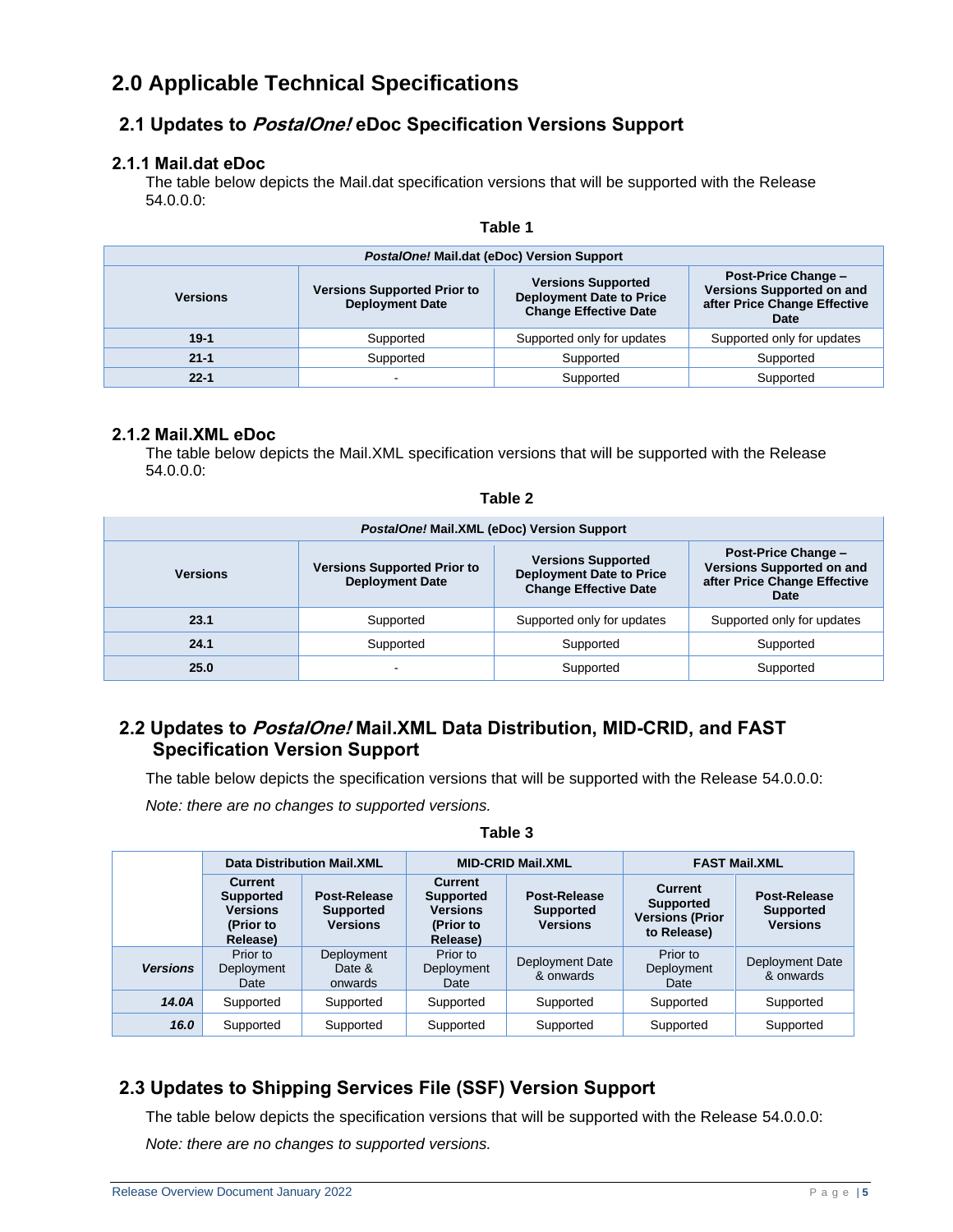#### **Table 4**

|                 | eVS Shipping Services File Versions Support |                              |  |  |  |  |
|-----------------|---------------------------------------------|------------------------------|--|--|--|--|
|                 | <b>Pre-Release</b>                          | Post-Release                 |  |  |  |  |
| <b>Versions</b> | <b>Prior to Deployment Date</b>             | Deployment Date & onwards    |  |  |  |  |
| 1,3             | Supported for EMCA/EMRS only                | Supported for EMCA/EMRS only |  |  |  |  |
| 1.4             | Supported                                   | Supported                    |  |  |  |  |
| 1.6             | Supported                                   | Supported                    |  |  |  |  |
| 1.7             | Supported                                   | Supported                    |  |  |  |  |
| 2.0             | Supported                                   | Supported                    |  |  |  |  |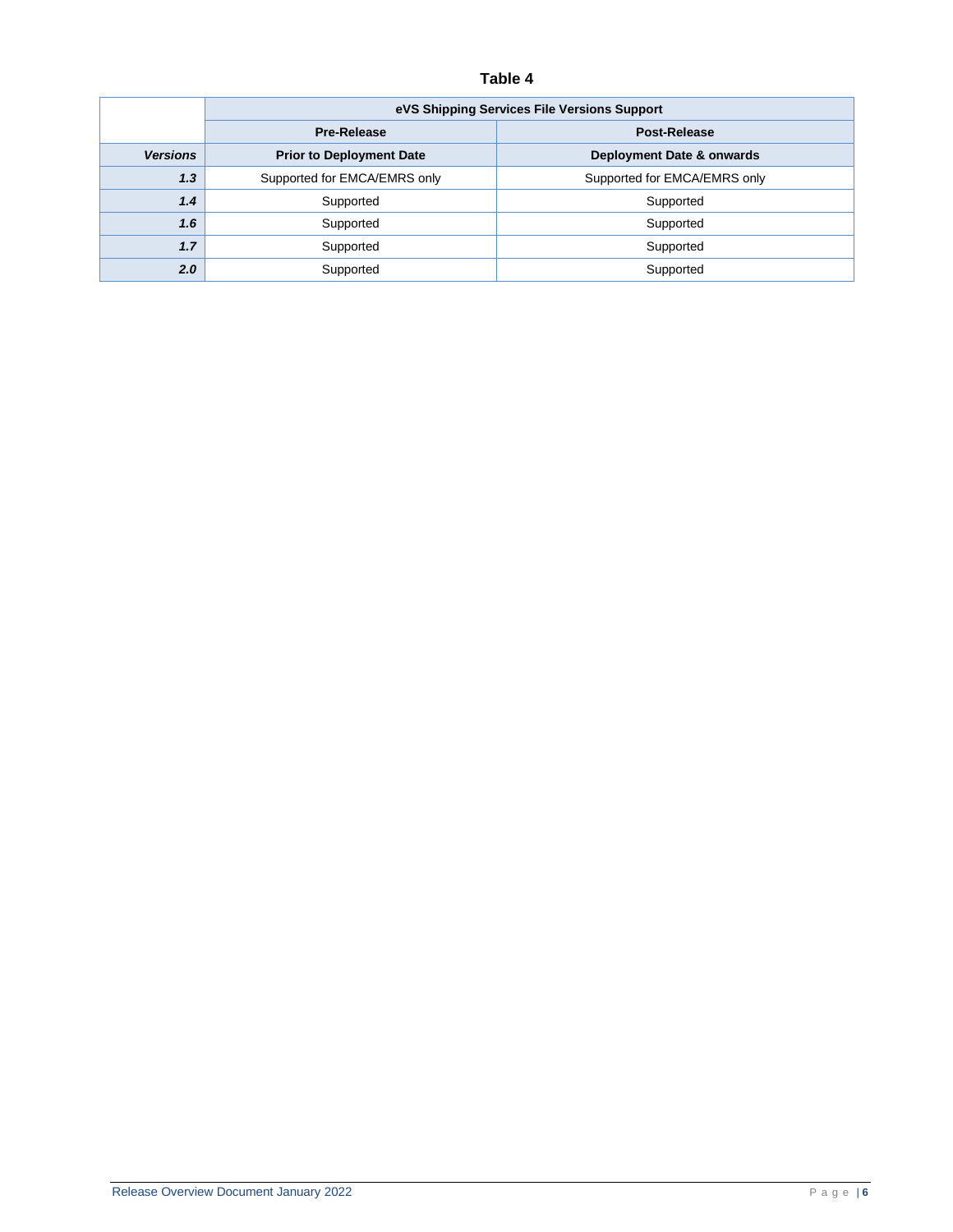## <span id="page-6-0"></span>**3.0 Proposed Parcel Select and Parcel Select Lightweight Machinable SCF rate for DSCF Entry**

The USPS is considering support for a new set of products that are sorted as Machinable SCF for Parcel Select and Machinable SCF Parcel Select Lightweight pieces entered at DSCF. These products must be entered at Destination Sectional Center Facility (DSCF).

- New Labeling List L051 service area by individual 3-digit ZIP Code prefix for mail destined to a sectional center facility (SCF).
- Postage Statement Changes: PS Form 3605 Package Services
	- o New Lines Parts C and E.

| <b>Line</b><br><b>Number</b> | Zone  | <b>Entry</b> | Rate                                                 | <b>Status/Change</b> |
|------------------------------|-------|--------------|------------------------------------------------------|----------------------|
| <b>TBD</b>                   | $- -$ | <b>DSCF</b>  | Parcel Select Machinable - SCF                       | Add new Line         |
| <b>TBD</b>                   | $- -$ | <b>DSCF</b>  | <b>Parcel Select Machinable</b><br>Dimensional - SCF | Add new Line         |
| TBD                          | $- -$ | <b>DSCF</b>  | Parcel Select Lightweight SCF                        | Add new Line         |

• Mail.dat changes: New combinations for existing Rate Ingredients -

| <b>Mail</b><br><b>Class</b> | <b>Processing</b><br>Category | Rate<br>Category | Rate<br><b>Type</b> | <b>MPU</b><br><b>Surcharge</b> | <b>Destination</b><br><b>Entry</b> | Zone | Rate                                                    |
|-----------------------------|-------------------------------|------------------|---------------------|--------------------------------|------------------------------------|------|---------------------------------------------------------|
| <b>PS</b>                   | MP                            | <b>PM</b>        | D                   | N                              | c<br>×.                            | N    | <b>Parcel Select Machinable</b><br><b>SCF DSCF</b>      |
| <b>PS</b>                   | MP                            | <b>PM</b>        | D                   | D.T                            | S                                  | N    | <b>Parcel Select Dimensional</b><br>Machinable SCF DSCF |
| LW                          | MP                            | <b>PM</b>        | D                   | N                              | S                                  | N    | Parcel Select Lightweight<br>Machinable SCF DSCF        |

Note: the .mpu Machinability Indicator validation (5076) will be converted to an ERROR with this proposed change.

• Mail.XML changes: New combinations for existing Rate Ingredients -

| <b>Mail</b><br><b>Class</b> | <b>Processing</b><br>Category | Rate<br>Category | Rate<br><b>Type</b> | <b>Surcharge</b><br><b>Type</b> | Entry<br><b>Facility</b> | Zone | Rate                                                    |
|-----------------------------|-------------------------------|------------------|---------------------|---------------------------------|--------------------------|------|---------------------------------------------------------|
| <b>PS</b>                   | MP                            | <b>PM</b>        | D                   | N                               |                          | N    | Parcel Select Machinable<br><b>SCF DSCF</b>             |
| PS                          | MP                            | <b>PM</b>        | D                   | D. T                            | O                        | N    | <b>Parcel Select Dimensional</b><br>Machinable SCF DSCF |
| LW                          | MP                            | <b>PM</b>        | P                   | N                               | c                        | N    | Parcel Select Lightweight<br>Machinable SCF DSCF        |

Note: a new proposed specification will add Machinability Indicator to PostageStatementCreateRequests. This proposed changed will support the Machinability Indicator validation.

• Shipping Services File (SSF) Changes: New Rate Indicators of SR (SCF Dimensional Rectangular) and SN (SCF Dimensional non-Rectangular) will be implemented to support the Rate Ingredients combinations -

| <b>Mail</b><br><b>Class</b> | <b>Processing</b><br>Category | <b>Destination</b><br>Rate<br><b>Indicator</b> | Rate<br><b>Indicator</b> | Zone           | Rate                                                                                          |
|-----------------------------|-------------------------------|------------------------------------------------|--------------------------|----------------|-----------------------------------------------------------------------------------------------|
| 3                           | 36                            | 38                                             | 37                       | 39             | SSF v2.0 - D1 record                                                                          |
| 037-038                     | 372                           | 375                                            | 373-374                  | $376 -$<br>377 | SSF v1.6/v1.7 D1 record                                                                       |
| <b>PS</b>                   | 3                             | S                                              | DF                       | 00             | Parcel Select Machinable SCF DSCF                                                             |
| <b>PS</b>                   | 3                             | S                                              | SR. SN                   | 00             | Parcel Select Machinable SCF DSCF<br>Dimensional Rectangular /<br>Dimensional Non-Rectangular |
| LW                          | 3                             | S                                              | DE                       | 00             | Parcel Select Lightweight Machinable SCF<br><b>DSCF</b>                                       |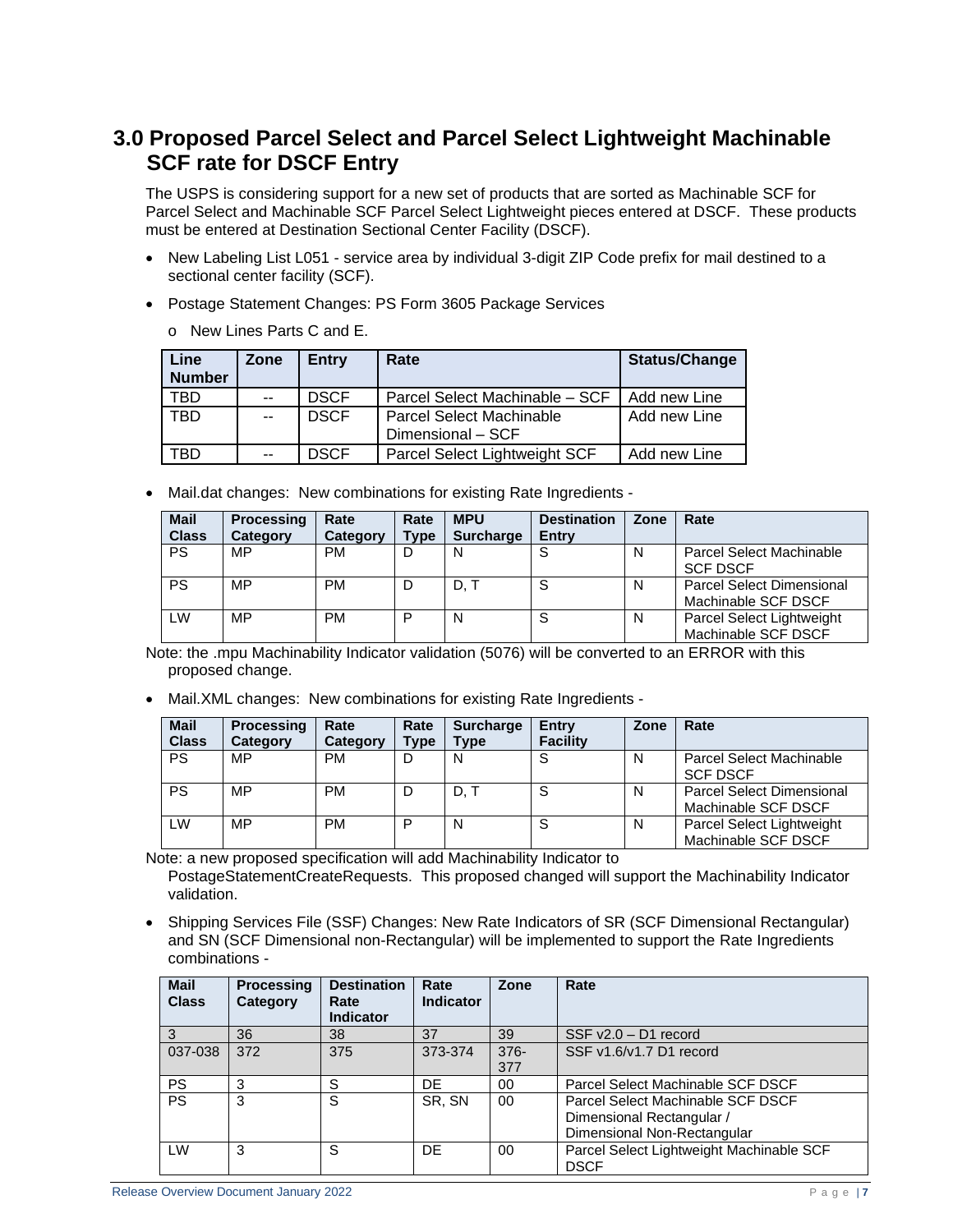- Indicium Creation Record (ICR) File: No impact
- Price Change Type / Product Type: Competitive

BNS41832

## <span id="page-7-0"></span>**4.0 Proposed Parcel Select and Parcel Select Lightweight rates for local HUB Entry**

The USPS is considering support of a new set of destination entered presort rates for Parcel Select and Parcel Select Lightweight entered at local HUB. The service would be offered to **customers with an agreement** to enter product to be worked at the HUB (HUB/3-Digit containers) or in 5-digit ZIP Scheme containers that can be cross docked to the destination DDU. These products must be entered at the Destination Service Hub (DSH).

- Labeling List L054 NSA Only Hub Sort
- Postage Statement Changes: TBD
- Mail.dat changes: No impact
- Mail.XML changes: New impact
- Shipping Services File (SSF): New Rate Ingredients and new combinations
	- o New Destination Rate Indicator = H, Destination Service Hub (DSH)
	- o New Rate Indicator = 5R, 5-Digit Dimensional Rectangular and 5N, 5-Digit Dimensional Non-**Rectangular**

| <b>Mail</b><br><b>Class</b> | <b>Processing</b><br>Category | <b>Destination</b><br>Rate<br><b>Indicator</b> | Rate tr<br>Indicator | Zone    | Rate                                                                  |
|-----------------------------|-------------------------------|------------------------------------------------|----------------------|---------|-----------------------------------------------------------------------|
| 3                           | 36                            | 38                                             | 37                   | 39      | $SSF v2.0 - D1 record$                                                |
| 037-038                     | 372                           | 375                                            | 373-374              | 376-377 | SSF v1.6/v1.7 D1 record                                               |
| <b>PS</b>                   | 3,5                           | н                                              | SP, DR, DN           | 00      | Parcel Select HUB DSH<br>Dimensional Rectangular /<br>Non-Rectangular |
| <b>PS</b>                   | 3.5                           | H                                              | 5D, 5R, 5N           | $00\,$  | Parcel Select DDU DSH<br>Dimensional Rectangular /<br>Non-Rectangular |
| LW                          | 3,4                           | н                                              | SP                   | 00      | Parcel Select Lightweight HUB DSH                                     |
| LW                          | 3,4                           | н                                              | 5D                   | 00      | Parcel Select Lightweight DDU DSH                                     |

- Indicium Creation Record (ICR) File: No impact
- Price Change Type / Product Type: Market Dominant

#### BNS41832.2

### <span id="page-7-1"></span>**5.0 Proposed Fees for Non-Standard Parcel Sizes for Certain Domestic Competitive Products**

The Postal Service is considering the creation of new fees for packages exceeding a non-standard dimension or cubic measurement for Retail, Commercial, and NSA competitive Domestic (USPS Retail Ground, PME, PM, PS/PSLW, Retail Ground LOR) packages (excluding PMOD and USPS Flat Rate packaging or Regional Rate packaging supplied by the Postal Service). The proposed new fees will be for parcels that require additional handling due to dimensions/cubic measurement. Dimensional weight pricing and oversize pricing remain in place where applicable.

This proposal outlines that when the length (defined as the longest side) of a package exceeds a configured length range (currently proposed at "greater than 22 inches"), or when the package volume exceeds a configured volume range (currently proposed at "greater than 2 cubic feet"), all parcel dimensions (Length, Width, Height) must be provided as part of electronic documentation.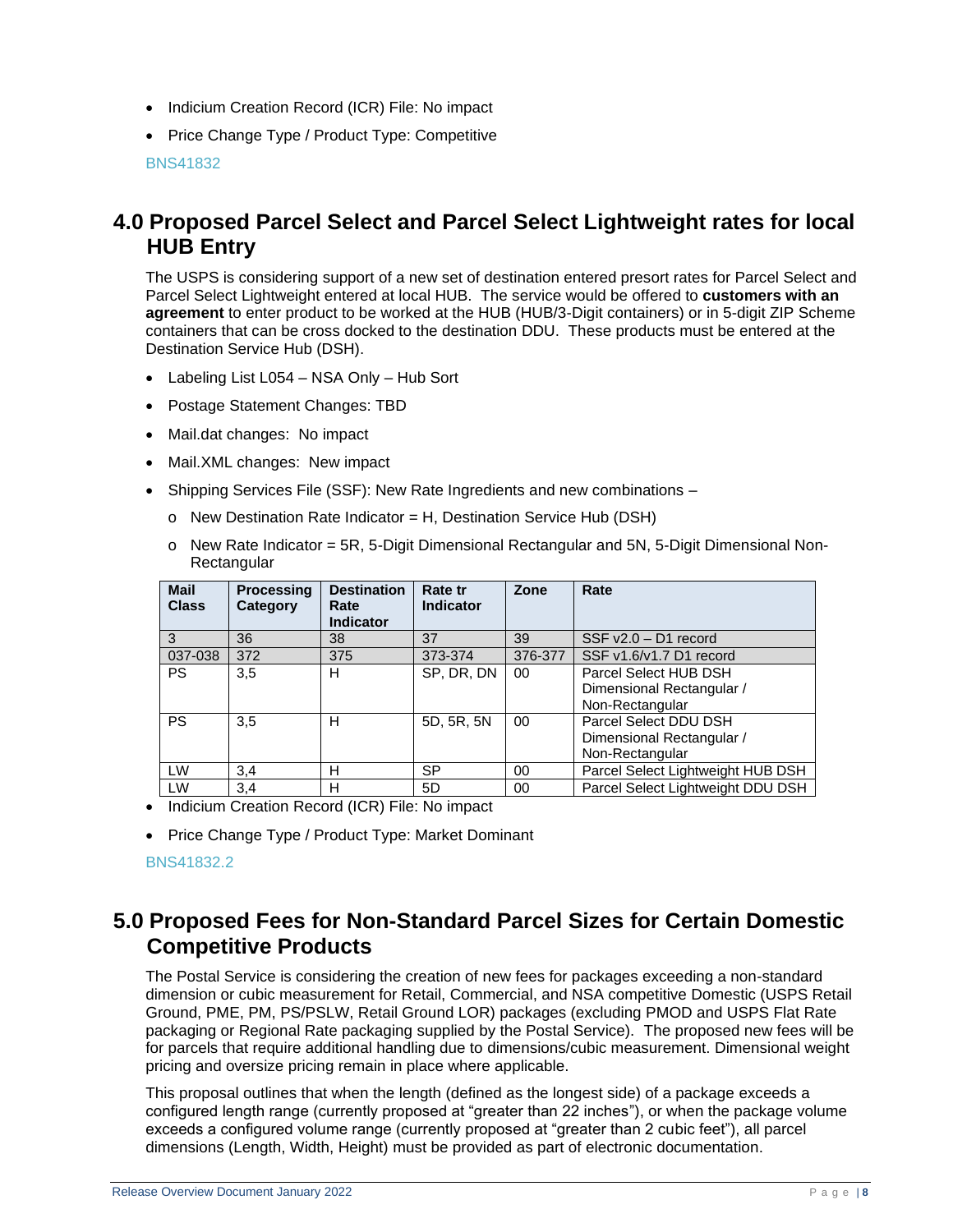Note: These proposed configured length and volume range values must be coded as configurable values to allow future adjustments.

As described above, the proposed fees will be based on two categories: 1) If package length falls within one of the configured package length ranges, and 2) if package volume falls within the configured package volume range. A separate fee for volume may also be imposed in addition to the fee charged due to length of the package.

For packages with a proposed volume of greater than 2 cubic feet and proposed length greater than 22 inches, applicable codes/fees must be provided in the files. See table below for details by file type.

| <b>File Type</b>                       | <b>Field</b>          | $22 <$ Length $\leq 30$<br>(unit: inches) | Length $>$ 30<br>(unit:<br>inches) | Volume $> 2$<br>(unit: cu.<br>Ft.) |
|----------------------------------------|-----------------------|-------------------------------------------|------------------------------------|------------------------------------|
| Mail.dat                               | Service Type          |                                           | L <sub>2</sub>                     | L4                                 |
| Mail.XML                               | Service Code          | L1                                        | . 2                                | L4                                 |
| <b>Shipping Services File</b><br>(SSF) | Extra Service<br>Code | 881                                       | 882                                | 883                                |
| Indicium Creation                      | Extra Service         | 881                                       | 882                                | 883                                |
| Record (ICR) file                      | Code                  |                                           |                                    |                                    |

These thresholds should be parameter driven to be easily configurable. Pricing can be driven by the length code, the volume code, or both codes. For example, pricing a package with a length of 23 inches, width of 15 inches, height of 15 inches and volume of 2.99 cubic feet will be calculated by adding the fee associated with both the length and volume to the base price.

- Postage Statement Changes: All PS Forms for affected Mail Classes New Lines in Section S
	- o S46 Nonstandard Fee None/Origin > 22" </= 30"
	- o S47 Nonstandard Fee DNDC/DSCF > 22" </= 30"
	- o S48 Nonstandard Fee DDU/DHub > 22" </= 30
	- o S49 Nonstandard Fee None/Origin > 30"
	- o S50 Nonstandard Fee DNDC/DSCF > 30"
	- o S51 Nonstandard Fee DDU/DHub > 30"
	- o S52 Nonstandard Fee None/Origin > 2 Cubic Ft
	- o S53 Nonstandard Fee DNDC/DSCF > 2 Cubic Ft
	- o S54 Nonstandard Fee DDU/DHub > 2 Cubic Ft
- Mail.dat changes: See table above. .sfr record Service Type field New values for Service Type L1, L2, L3, and L4 (to represent the Non-Standard Fees)
- Mail.XML changes: See table above. PostageStatementCreateRequest > ExtraServiceData > ServiceCode – New values for ServiceCode L1, L2, L3, and L4 (to represent the Non-Standard Fees)
- Shipping Services File (SSF) Changes: See table above. New Extra Service Code (ESC) values of 880, 881, 882, 883 (to represent the Non-Standard Fees)
- Indicium Creation Record (ICR) File: See table above. New Extra Service Code (ESC) values of 880, 881, 882, 883 (to represent the Non-Standard Fees)
- Price Change Type / Product Type: Competitive Domestic

BNS66393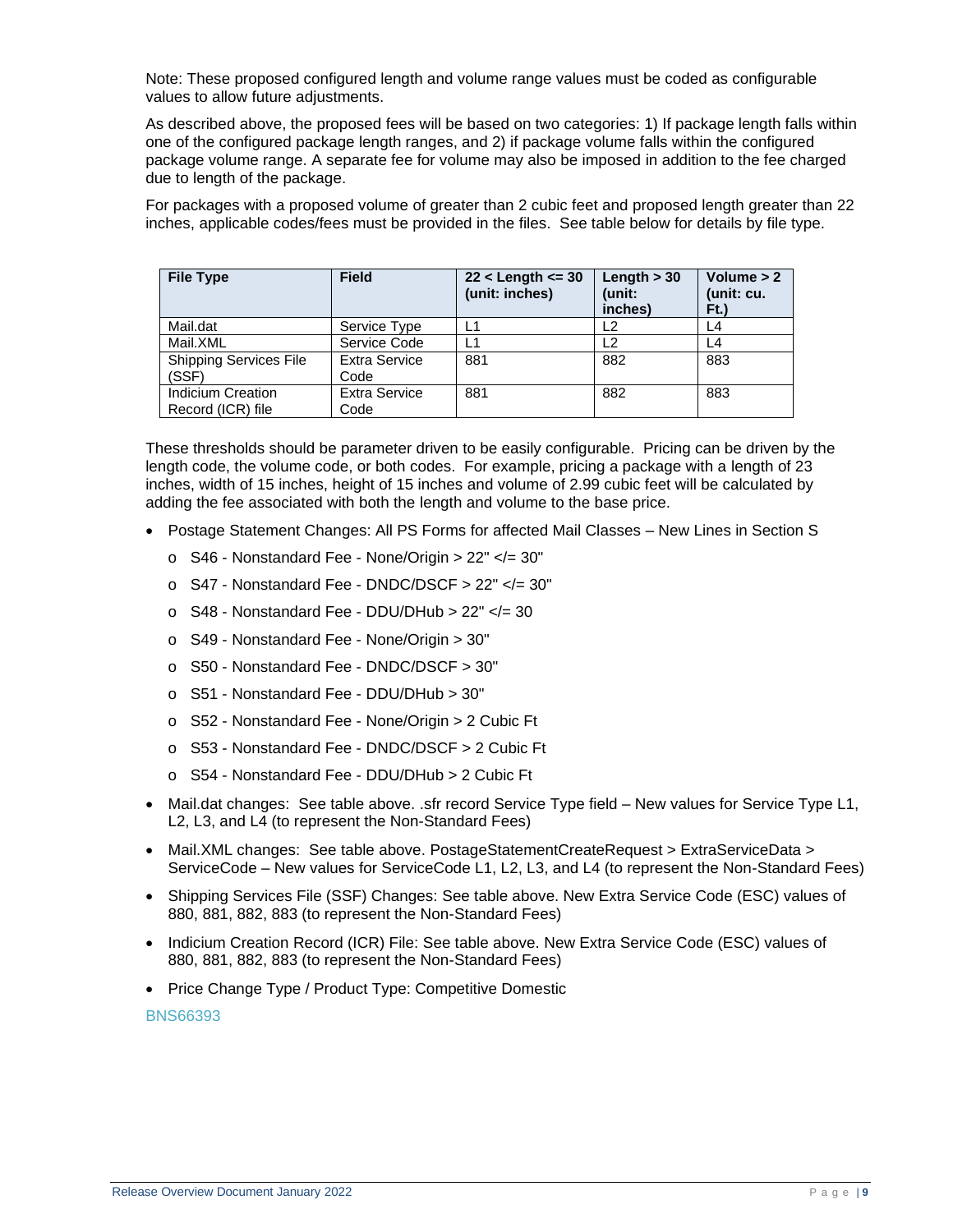## <span id="page-9-0"></span>**6.0 Proposed Dimensional Data Non-Compliance Fee for Certain Competitive Packages**

The Postal Service is considering the creation of a non-compliance fee when dimensions are required and not provided or inaccurately provided for the following competitive packages paid through Retail, Commercial, and NSA competitive Domestic (USPS Retail Ground, PME, PM, FCPS, PS/PSLW, Retail Ground LOR) packages (excluding PMOD and USPS Flat Rate packaging or Regional Rate packaging supplied by the Postal Service). This Non-Compliance Fee will apply to packages that have a length greater than 22 inches or have a package volume greater than one cubic foot and the dimensions were not provided or were incorrect. Prior to this release, dimensions were required to be provided in the manifest file when packages were greater than one cubic foot. This release requires dimensions to be provided for packages that exceed 22 inches in length. The fee will only be assessed if:

- ‒ Captured dimensions exceed defined threshold values
- ‒ Manifested dimensions provided are inaccurate and are over threshold limits
- Postage Statement Changes: No impact
- Mail.dat changes: No impact
- Mail.XML changes: No impact
- Shipping Services File (SSF) Changes: No impact
- Indicium Creation Record (ICR) File: No impact
- Price Change Type / Product Type: Competitive

#### BNS110094

## <span id="page-9-1"></span>**7.0 Proposed Plus One Product for USPS Marketing Mail**

The USPS is considering converting the Plus One Market Test offering to a permanent product for USPS Marketing Mail. This product must be included with the USPS Marketing Mail Destination Sectional Center Facility (DSCF) Saturation Automation Letter mailing. At least 90% of the mailing must claim Saturation prices with the remainder allowed to be any combination of High Density and/or High Density Plus. Pallets and trays of Plus One card must be identified on the Pallet Placard as a Plus One mailing. Plus One cards will be presented in their own trays at the same time as the host mailing – separate from the host mail piece.

- Postage Statement Changes: PS Form 3602 USPS Marketing Mail Regular and Nonprofit New lines for Plus One pieces
- Mail.dat changes: New .cqt Rate Category for Plus One (use existing value of PO). Both host piece and the Plus One piece must be represented with their own rate ingredients and piece detail information
- Mail. XML changes: New RateCategory Type for Plus One (use existing value of PO). Both host piece and the Plus One piece must be represented with their own rate ingredients and piece detail information.
- Shipping Services File (SSF) Changes: No impact
- Indicium Creation Record (ICR) File: No impact
- Price Change Type / Product Type: Market Dominant

BNS66926

## <span id="page-9-2"></span>**8.0 Proposed Updates for USPS Tracking Plus**

The USPS is considering expanding the USPS Tracking Plus service to include Market Dominant and International products. USPS Tracking Plus service is currently limited to Competitive and Domestic products. Related to this product the Market Dominants products that are under consideration are Bound Printed Matter, First Class Mail, and Media Mail. The International products that are under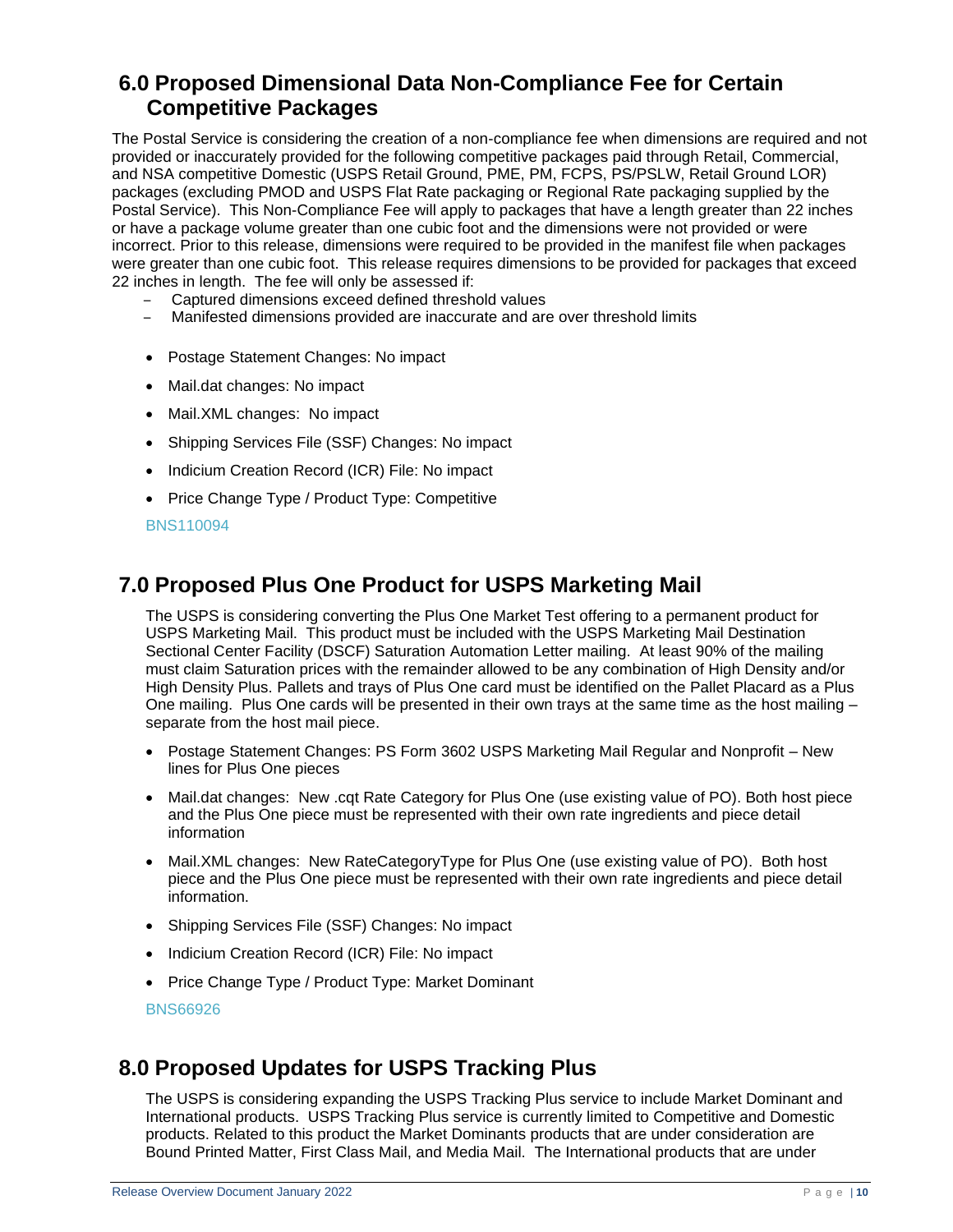consideration are Priority Mail Express International, Outbound Priority Mail International, and Outbound Single-piece First-Class Package International Service for which Electronic USPS Delivery Confirmation International Service is available, and pieces for those services for which Insurance has been purchased (not to include Global Express Guaranteed).

- Postage Statement Changes: PS Form 3700 International Mail and PS Form 3600 FCM First-Class Mail and Packages – Addition of line S35 USPS Tracking Plus
- Mail.dat changes:
	- o .sfr field "Service Type" to include new values "B2 = USPS Tracking Plus Scan Retention" and "B3 = USPS Tracking Plus – Scan + Signature Retention."
	- o .sfr new field "Service Additional Type" to be supported as A/N of 2 characters; this field will be used to represent the duration for which retention is requested.
- Mail.XML changes:
	- o "ExtraServiceData" > serviceCodeType" to include new values "B2 = USPS Tracking Plus Scan Retention" and "B3 = USPS Tracking Plus – Scan + Signature Retention."
	- o New values for existing field "serviceCodeSubType" to be supported; these values will be used to represent the duration for which retention is requested.
- Shipping Services File (SSF) Changes: No impact SSF to use existing Service Type Codes (STCs) in combination with applicable Mail Class and Products
- Indicium Creation Record (ICR) File: No impact
- Price Change Type / Product Type: Market Dominant and International

BNS78255

## <span id="page-10-0"></span>**9.0 Proposed Updates for Pending Periodicals**

The USPS is considering changing how pricing is calculated for Periodicals publications which are pending approval. The proposal will result in calculating the postage based on a configured percentage of Periodicals prices (corresponding mail classes). The proposal will require a price table with each mail class and a corresponding configurable % charged of Periodicals price, this table will be published as part of the DMM 207.5.2.3.

Proposed DMM table related to % of periodicals to be calculated:

| <b>PERIODICALS</b>            | <b>ASSOCIATED</b><br><b>CLASS/SUBCLASS</b>      | <b>REASON FOR ASSOCIATED CLASS/SUBCLASS</b>                                                                           | %       |
|-------------------------------|-------------------------------------------------|-----------------------------------------------------------------------------------------------------------------------|---------|
| Periodicals Flats             | Marketing Mail Flats <sup>2</sup>               | Meets Flat Dimension Requirement up to 15.99 oz.                                                                      | % TBD   |
| <b>Periodicals Letters</b>    | Marketing Mail Letters <sup>2</sup>             | Meets Letter Dimension Requirement up to 15.99 oz.                                                                    | $%$ TBD |
| Periodicals Nonprofit Flats   | Marketing Mail NP Flats <sup>2</sup>            | Eligible for both Periodicals Nonprofit & Marketing Nonprofit &<br>Meets Flat Dimension Requirement up to 15.99 oz.   | % TBD   |
| Periodicals Nonprofit Letters | Marketing Mail NP Letters <sup>2</sup>          | Eligible for both Periodicals Nonprofit & Marketing<br>Nonprofit & Meets Letter Dimension Requirement up to 15.99 oz. | % TBD   |
| Periodicals Nonprofit Parcels | Marketing Mail NP Parcels <sup>2</sup>          | Minimum of 200 pcs or 50 lbs. Parcels under 1 pound                                                                   | % TBD   |
| <b>Periodicals Parcels</b>    | Bound Printed Matter Parcels <sup>3</sup>       | Bound Publication with weight 1 lb. & over 3/4 inch thick                                                             | % TBD   |
| <b>Periodicals Flats</b>      | Bound Printed Matter Flats <sup>3</sup>         | Bound Publication with weight 1 lb. & Meets Flat Dimension<br>Requirement                                             | % TBD   |
| <b>Periodicals Letters</b>    | First Class Letters - Single Piece <sup>4</sup> | Mailing less than 200 pieces Meets Letter Dimension Requirement                                                       | % TBD   |
| <b>Periodicals Flats</b>      | First Class Flats - Single Piece <sup>4</sup>   | Mailing less than 200 pieces & Meets Flat Dimension Requirement                                                       | % TBD   |
| <b>Periodicals Parcels</b>    | First Class Parcels - Retail <sup>4</sup>       | Mailing less than 200 pieces & Meets Flat Dimension Requirement                                                       | % TBD   |
| <b>Periodicals Parcels</b>    | Parcel Select <sup>5</sup>                      | Unbound Publication and exceeds 3/4" thick or weighs over 15.99 oz.                                                   | % TBD   |
| <b>Periodicals Parcels</b>    | Priority Mail Commercial Parcels <sup>6</sup>   | Commercial Parcels weighs under I pound                                                                               | $%$ TBD |
| <b>Periodicals Parcels</b>    | Priority Mail Commercial Parcels <sup>6</sup>   | Commercial Parcels weighs over I pound but under 2 pounds                                                             | % TBD   |
| <b>Periodicals Flats</b>      | Priority Mail Commercial Flats <sup>6</sup>     | Commercial Flats weighs under I pound                                                                                 | % TBD   |
| <b>Periodicals Flats</b>      | Priority Mail Commercial Flats <sup>6</sup>     | Commercial Parcels weighs over I pound but under 2 pounds                                                             | % TBD   |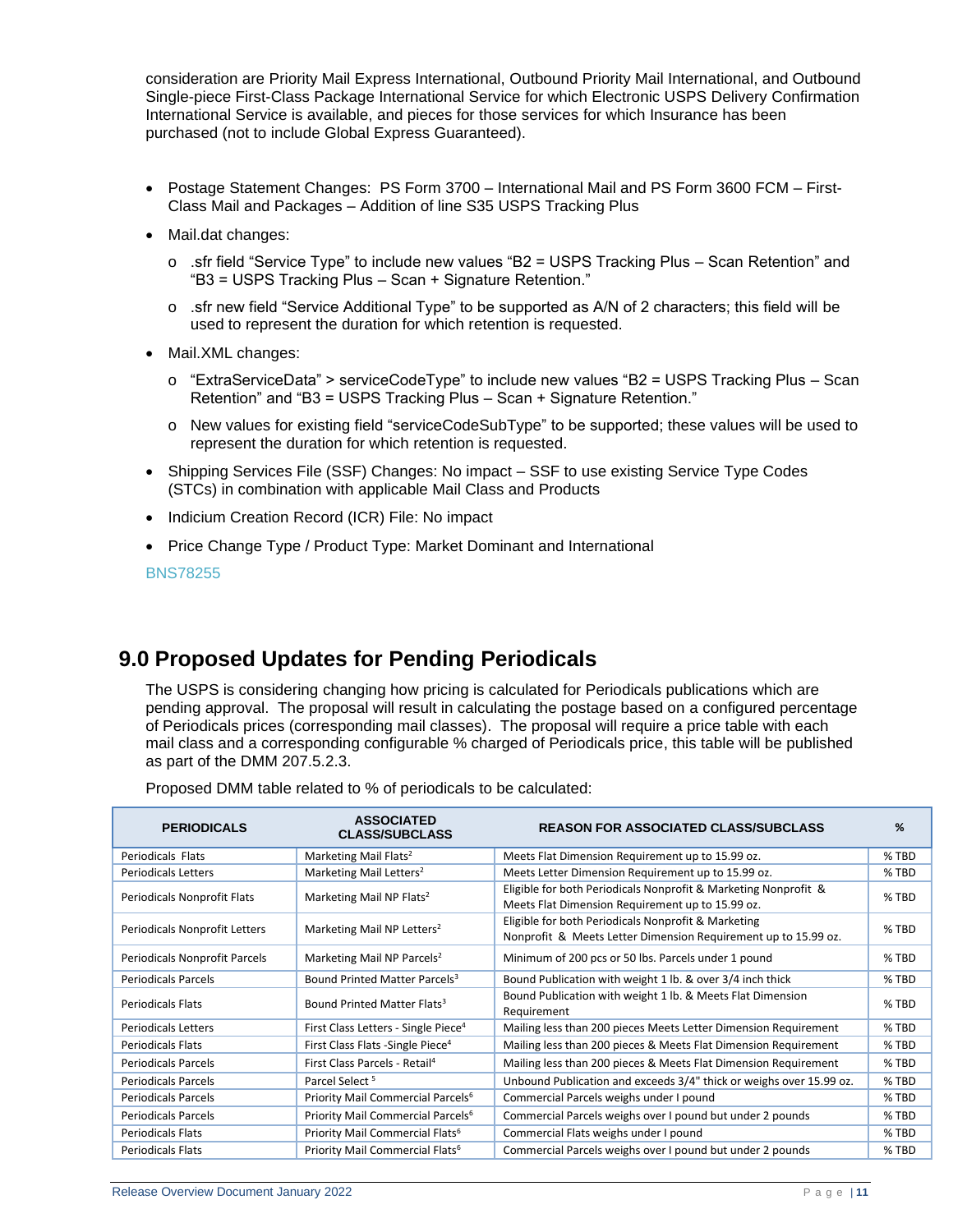- Postage Statement Changes: PS Form 3541 Periodicals Postage Statement will include the following updates:
	- o First page of statement for will be updated to include Part P Total Postage While Pending
	- o New Part P Periodicals Pending Authorization will be added, the part will allow for the mailing to identify the class of mail that is being mailed while publication authorization is pending. The postage will be calculated using a % of the mail class selected in this Part P
		- New Line P1 : Pending Postage: Total Periodicals Postage \$\_\_\_ x \_\_\_% (per DMM  $207.5.2.3 = $$
		- New Line P2 : Pending Postage: Pending Postage (P1) \$<br>■ Northerland Postage \$\_\_\_ = \$\_\_\_
- Mail.dat changes: No impact
- Mail.XML changes: No impact
- Shipping Services File (SSF) Changes: No impact
- Indicium Creation Record (ICR) File: No impact
- Price Change Type / Product Type: Market Dominant

BNS6097